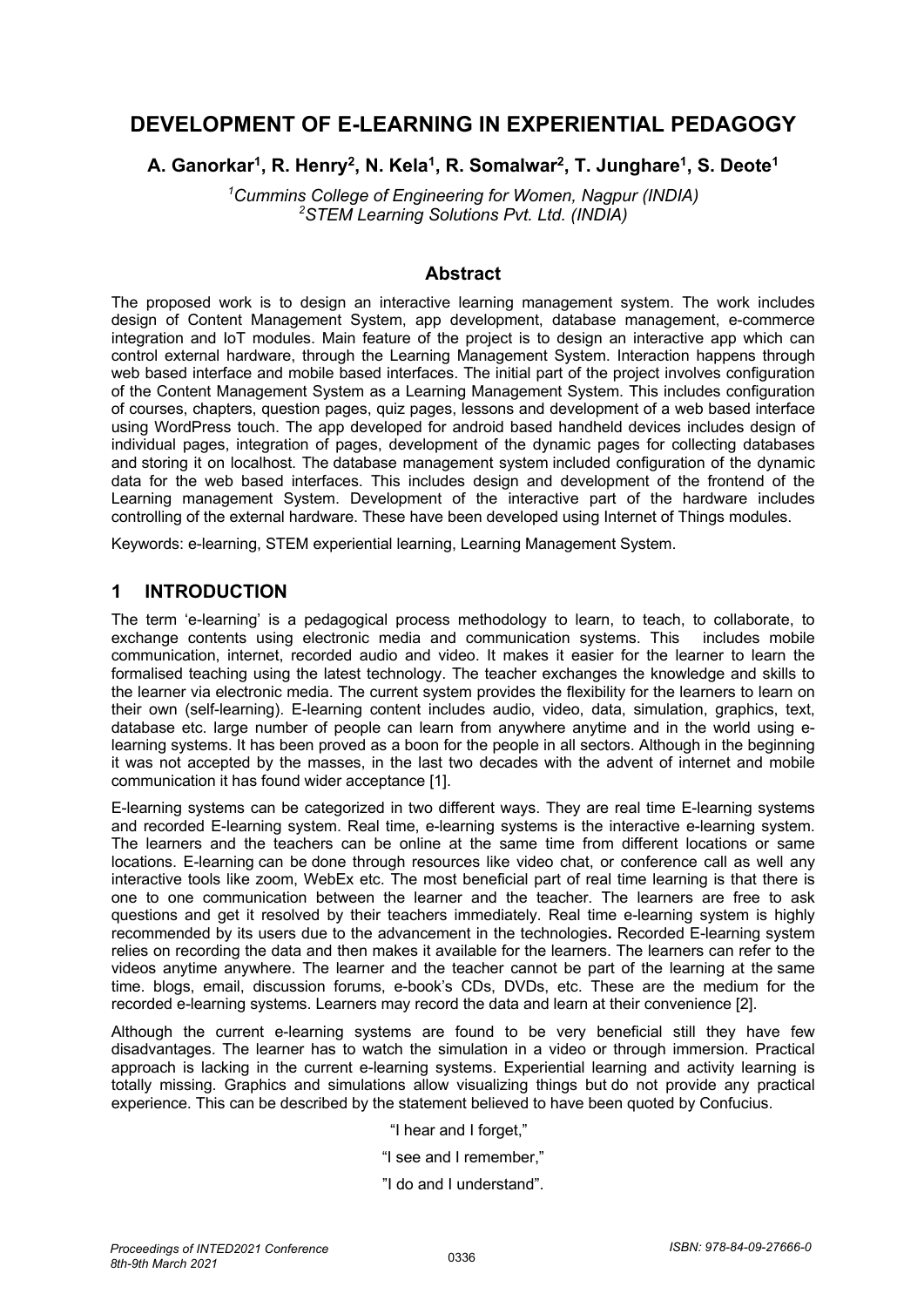## **2 E-LEARNING METHODOLOGY**

The project is for developing a new kind of e-learning system which combines software and hardware. It provides a mobile based interface application. The basic idea behind the project is not only to provide the traditional Learning Management System (LMS) but also to allow the learner to develop their own experimental hardware and then interact with the hardware through the LMS. The LMS has customized featured which are hosted in the cloud. In brief, the project is a solution for education at home. It is a complete education system online, including teachers, learners, administrators, laboratory and experiments. Instead of recorded videos the learners can actually create models. Interact with the working models through IoT and then retrieve data through an android application for mobile devices as well as web based application for Laptop/Personal computer. The uniqueness of the project includes executing real time experiments as per the curriculum and beyond for experiential learning. The platform includes live video lectures, recorded video lectures, simulations and interactive hardware. This is represented in the block diagram as shown in figure 1.



*Figure1. Concept of the project*

The user can access the content through web interface as well as mobile interface. The LMS is stored in the cloud. Every subject and their corresponding unit courses are listed through the interface. For each subject there are specific set of experiments to be performed by the user.

## **3 E-LEARNING CONTENTS AND PROCESS FLOW**

The user purchases the course content through the website or app. The registered users are given access to the standard wise content. Currently the contents are being developed for Standard 1 to Standard 7. The LMS includes videos, quizzes, notes, e-mail and chat interfaces for uses and the trainers to interact. The major innovation has been the registered users receive a portable minilaboratory. This is a physical box that contains a book, work sheets, toys, resource materials for making working models, laboratory glassware for performing experiments, electronic components and certain tools [3].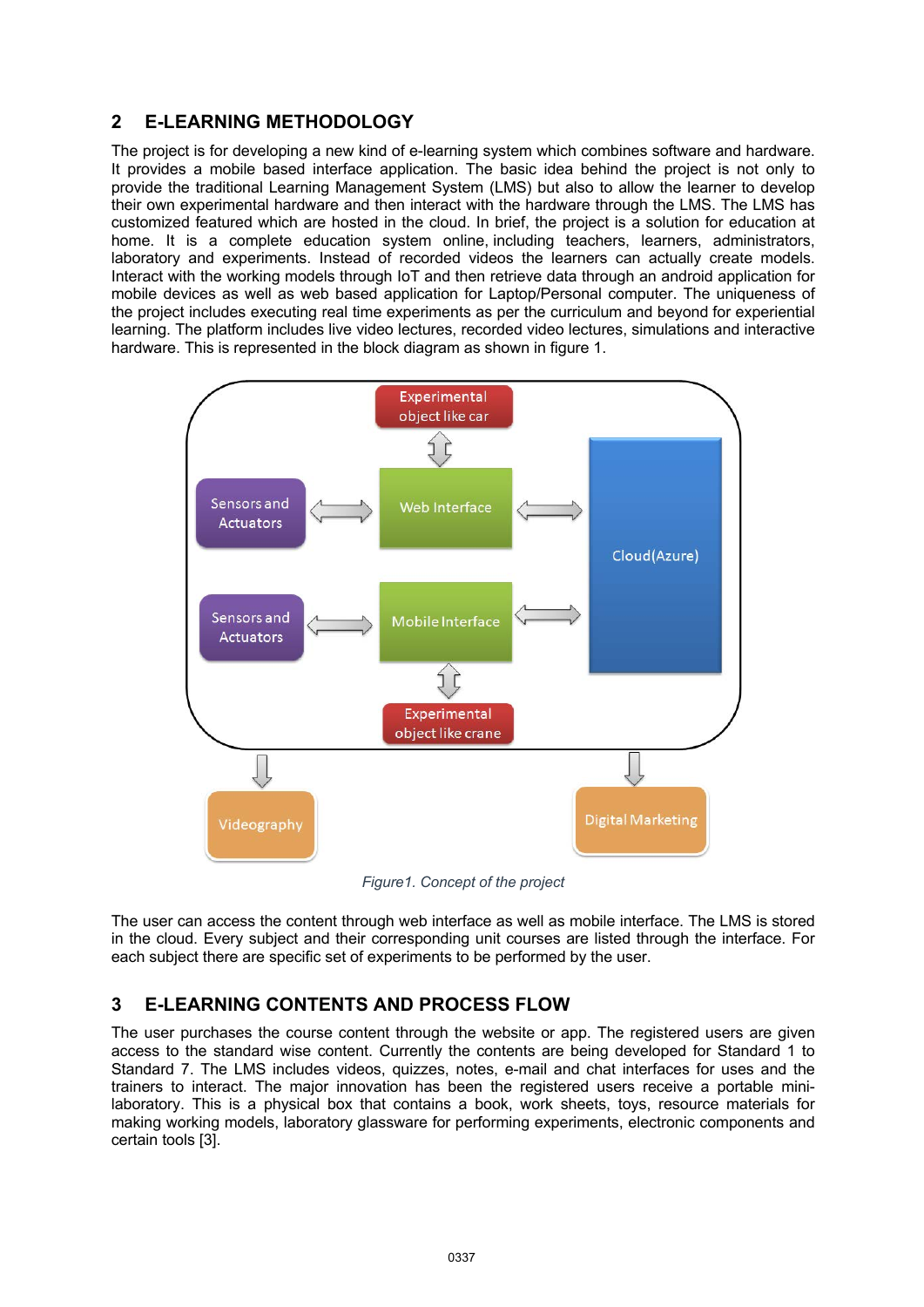## **3.1 Content development**

The contents have been developed broadly based on different curriculums that are being followed in India. Since the project is in the initial stages focus has been on science and mathematics. In India, school education is a state or provincial subject. Therefore, each state in India has its own curriculum. These are called state boards. The central government in India runs its own curriculum for public which are specifically designed to support migrating work force children. This is called Central for Secondary Education (CBSE). The content for this project has been designed by mapping different curriculum to centralized common format. The contents have been developed in such a way that it can address the needs of students pursuing different curriculum across India. The developed content has been standardized to the International Baccalaureate. The main focus of the content includes two important aspects 1) Theoretical foundation and 2) Application of theory through experiential learning. The overall learning content can be categorized into four verticals. They are course contents (LMS), model making), experiments and IoT modules.

#### *3.1.1 LMS components*

Currently Science and Mathematics are only subjects that are available for the user. For users of Standard 1 to Standard 4, content in the LMS includes Chapter wise video modules which include animations and short video lectures. These are ably aided by toy building modules for each chapter. . The videos to build these toys are also available in the chapter wise modules of the subjects [4].

The contents for Standard 3 and 4 additionally include experiments in specific chapters. These are to be performed by the students. The guidelines videos are included for each chapter in the online modules. The mathematical part of the content is gamified using toys and interactive videos for lower classes. Starting from standard 5 the mathematical contents which are online in the LMS complement the models to be constructed by the students. This means the students have to implement the concepts learned online using models which are supplied in the portable Minilaboratory. Each chapter in the science and mathematics have installation units content which allows to interact with toys that are built by the user. These units are IoT modules which allows the user to play with the toys they have built to understand a specific concept.

#### *3.1.2 Portable Minilaboratory*

It is a physical box that includes textbooks ton science and mathematics, worksheets, model making resources and experimental resources for science related subjects. For lower classes that are from standard 1 to 3, all the models are based on paper. For standard 4 and standard 5, other materials are provided to perform experiments related science. For higher classes portable laboratory also contains IoT modules which are to be assembled by the students to learn scientific concepts.

#### *3.1.3 IoT modules*

The IoT modules allow the user interface their model with the online LMS content. That is any user learning about graph for velocity can read the book, learn the content through online video lectures in the LMS and also make a model of vehicles to understand the concept of motion. The IoT module can be easily fixed to the model, thereby making it interactive. This allows the learner to plot the velocity graph in the webpage of the chapter or in the mobile app in real time. Therefore, instead watching and listening to an online simulation, the learner will also be able to build his/her model, understand the concept and at the same time deduce necessary observations real time [5]. This is illustrated in Figure 2.



*Figure2. IoT modules for interactive learning*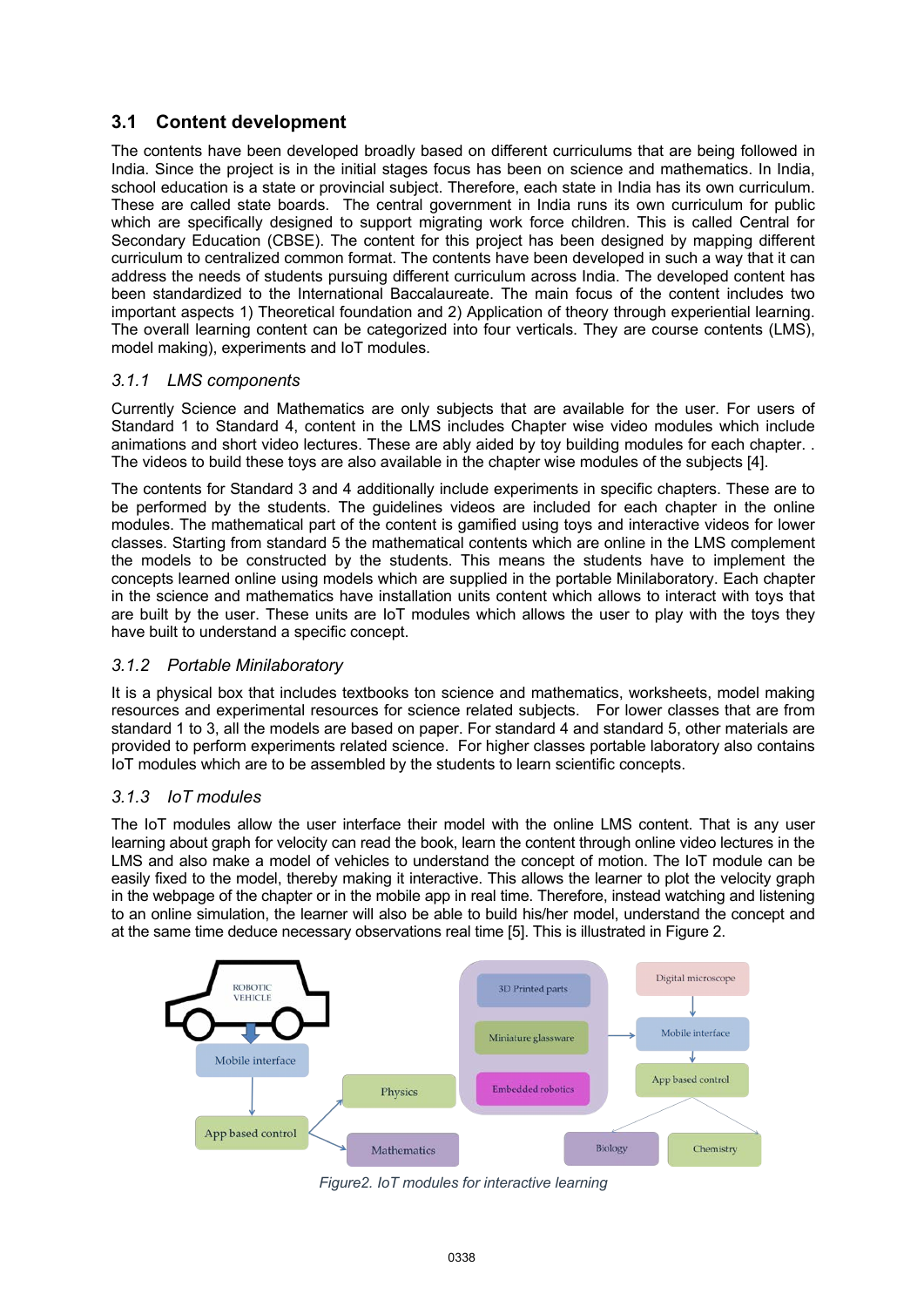#### *3.1.4 Blended experiential learning:*

The future of education is being propelled towards on online mode. But human interaction and implementing theory learned practically are missing in most of the online modalities. This has to be addressed in an innovative manner. So the current form pure online delivery or recorded delivery may not totally replace real face to face delivery mode. The current school education pedagogy will undergo subsequent changes in the current pandemic situation. Especially, in Indian context current education system has been lacking experiential learning. This can be addressed only if face to face, online mode and experiential learning are blended together for the future.

#### *3.1.5 Implementation and analysis:*

The product has been implemented on a trail run basis for 1000 students till date. Based on the feedback certain changes have been made with regard to the hardware of the IoT, the web interfaces and the online LMS systems. This analysis of the feedback data has shown that the student's involvement has increased with combination of model making, experiments, and short duration LMS videos. It has also enhanced their creativity and attention span. The fun element of model making has more positive response with respect to lower classes. The higher standard students (5, 6 and 7) were able to distract themselves from the online mode to perform experiments and making real time data analysis using the IoT modules. Most of the students were able to perform the assembly of the IoT modules and interact online with LMS content. Overall, the feedback with regard to divergent thinking, activity based learning and explorative learning outcomes were very high. The initial shortcomings are mostly related to integration IoT modules with the LMS. This has been sorted out recently. The overall final product has been displayed for reference in the figure 3.



*Figure 3: Trail stage product*

## **4 CONCLUSIONS**

Initial trail runs of the project have given a positive outlook. And the product has been gradually released in the market. The analysis has shown marked improvement in learning, abilities of the students. And the future plans include developing complete blended modules for higher classes and may be for the bachelor level degree programs also in the near future. The subsequent technical details and hardware design have been communicated for publication in journals.

### **ACKNOWLEDGEMENTS**

This is an initiative of the company to enhance the quality of learning in the current scenario and extend it in the future. The project is not possible without much contribution from the team at the company. The project has been funded by the STEM Learning Solutions Pvt. Ltd as an internal